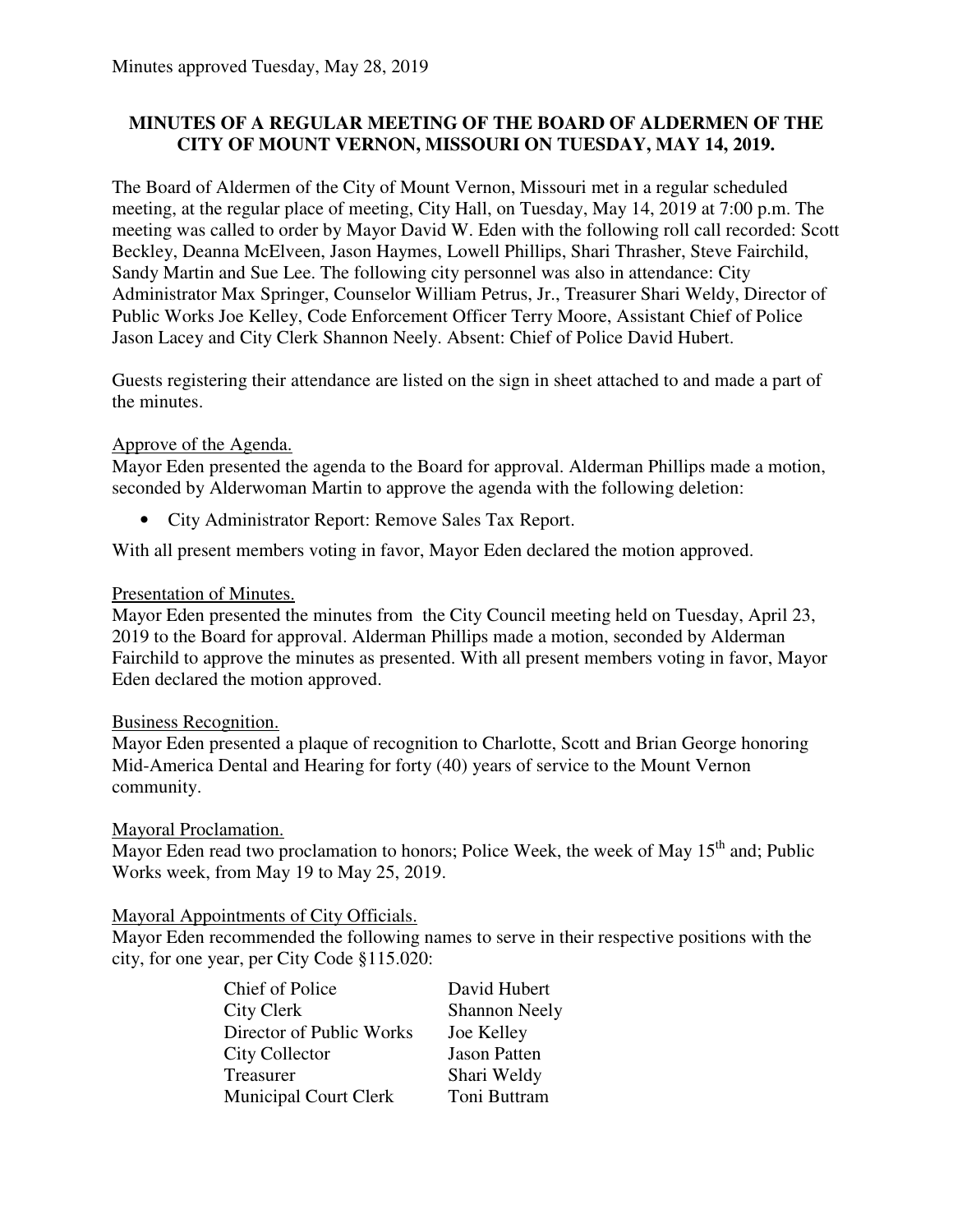| Counselor                   | William Petrus, Jr. |
|-----------------------------|---------------------|
| <b>Prosecuting Attorney</b> | William Petrus, Jr. |

Alderman Phillips made a motion, seconded by Alderwoman Lee to approve Mayor recommendation for appointments of city officials, as required by City Code §115.020. With all present members voting in favor, Mayor Eden declared the motion approved.

### Citizen Participation.

Mayor Eden announced this portion of the meeting was set aside to receive input from those in attendance and requested any discussion. None brought forth.

### Ordinance.

**Bill No. 2019-09 re:** An ordinance changing zoning designation of one (1) tract of real estate from R-1 Single-family Residential District to R-2 Two-family Residential District and directing change to be indicated on the District Map, as adopted by the City of Mount Vernon, Missouri was read twice, by title only, with the following roll-call vote recorded:

First Reading: AYES: Beckley, McElveen, Haymes, Phillips, Thrasher, Fairchild, Martin and Lee NOES: None ABSTAIN: None ABSENT: None

Second Reading:

AYES: Beckley, McElveen, Haymes, Phillips, Thrasher, Fairchild, Martin and Lee NOES: None ABSTAIN: None ABSENT: None

Bill No. 2019-09 was declared passed and sent to the Mayor for signature. Bill No. 2019-09 thus became Ordinance Number 2.193.

Department Reports.

City Administrator.

Springer held discussion on the following items:

- Change Order 109 N. Hickory St. Springer presented Change Orders #4, #5, #6 and #7 to the Board for review. Springer held discussion on each change order. Alderwoman Lee made a motion, seconded by Alderman Phillips to approve change orders for 109 N. Hickory Street as presented. With all present members voting in favor, Mayor Eden declared the motion approved.
- Kone Proposal. Springer presented elevator maintenance for 600 N. Main Street facility that consisted of three proposals. Springer noted a decision does not need to be made until later in the year. Discussion was held.
- Fuel Bids. Springer reported the city received three (3) bids for fuel for city vehicles and two bids for fuel for transit vehicles. Discussion was held. Alderman Fairchild made a motion, seconded by Alderman Beckley to award the fuel bid and the transit vehicle fuel bid to Warsaw Oil Company. With all present members voting in favor, Mayor Eden declared the motion approved.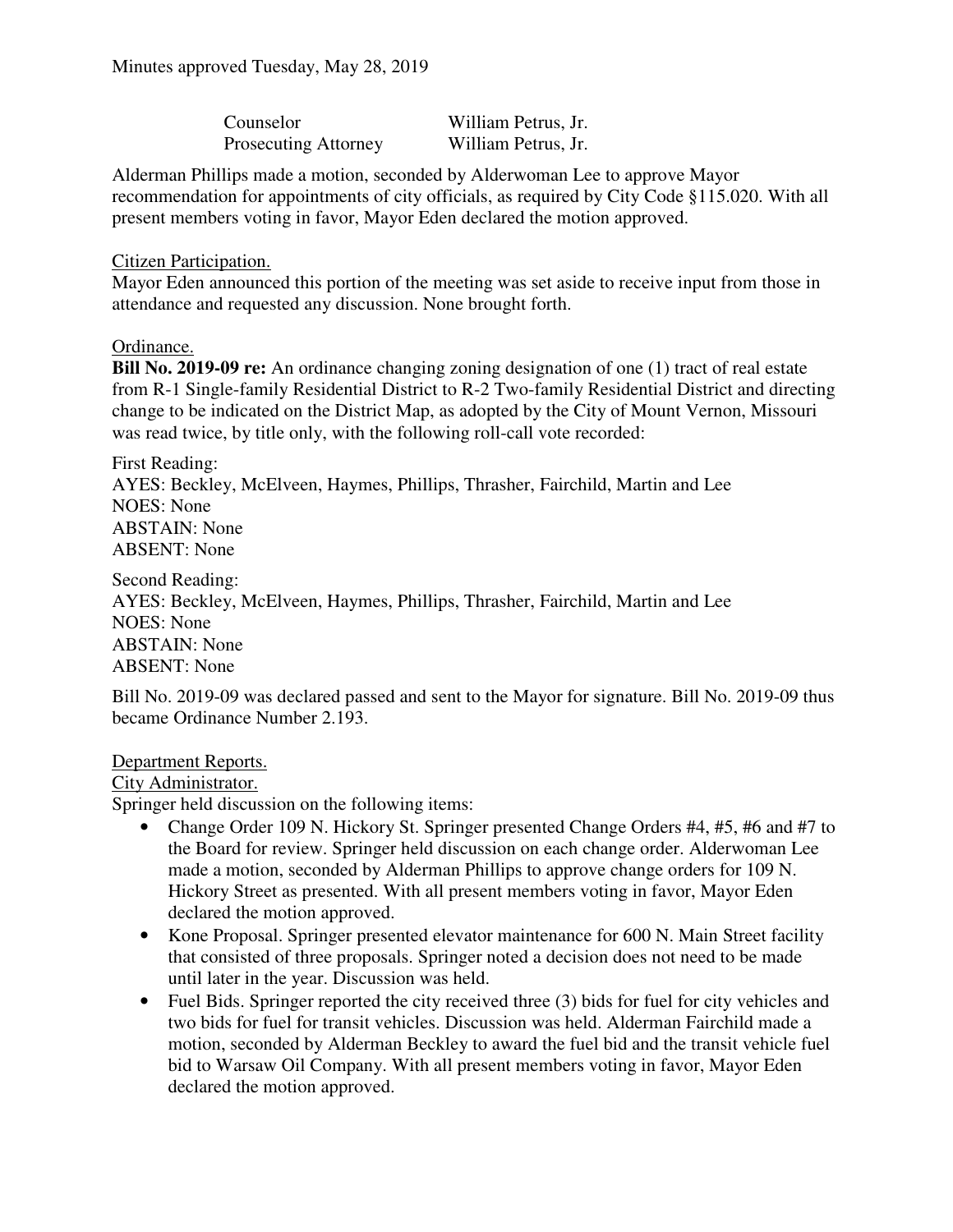- 600 N. Main St. Springer presented a bid turned in after the bid date from R & H Custom Services for mowing at 600 N. Main Street facility. Springer noted no other bid was received. Discussion was held with no action taken by the Board. Springer reported he direct solicited five (5) security companies, with only three companies responding. Springer noted bids range from \$28.00 per hour to \$42.00 per hours. A lengthy discussion was held with no action taken by the Board. Springer noted he is currently working on estimates for electronic surveillance of the facility.
- Gibbs Park Storm Water Project. Springer noted the project is slated to begin May 15, 2019, with an estimated completion date of August 23, 2019. Discussion was held.
- I-44 Bridge Project over Railroad Drive. Springer reported the project is scheduled to begin May 20, 2019 but there a couple of issues which may prevent extension of utilities. Springer noted the city must obtain DNR permits to extend the water and sewer lines and will be responsible for re-paving the road, adding to our costs. Further discussion was held.
- Cul-de-sac Sleepy Meadow Drive. Springer reported crews will be replacing the cul-desac at the end of Sleepy Meadow.
- 600 N. Main. Springer reported interest in the property has remained steady. Discussion was held.
- Change Order #5. Springer reported the Board previously approved a change order to replace gear box and bearings for \$10,000.00, but actual cost to install is \$11,923.00 and \$2,984.00 to replace the inboard bearing. Alderwoman Lee made a motion, seconded by Alderwoman McElveen to approve Change Order #5 with the additional costs. With all present members voting in favor, Mayor Eden declared the motion approved.

# Treasurer.

Weldy held discussion on the following items:

- Bills Paid. Weldy presented the bills paid report and requested any discussion. None brought forth.
- Bills Over \$5,000.00. Weldy presented the Bills over \$5,000 report to the Board for approval. Alderwoman Lee made a motion, seconded by Alderwoman McElveen to approve bills as presented. With all present members voting in favor, Mayor Eden declared the motion approved.
- Request to Destroy Records. Weldy presented a list of records to be destroyed, which included invoices for the years 2012, 2013 and 2014. Alderwoman Lee made a motion, seconded by Alderman Beckley to approve destruction of records as presented. With all present members voting in favor, Mayor Eden declared the motion approved.

# Director of Public Works.

Kelley held discussion on the following items:

• Spring Clean-up. Kelley reported the Spring Clean-up was a success. Kelley reported eight 40-yard commercial dumpsters were filled by Saturday. Discussion was held.

## Code Enforcement.

Moore held discussion on the following items:

• May Statistical Report. Moore presented the May Statistical report and held discussion.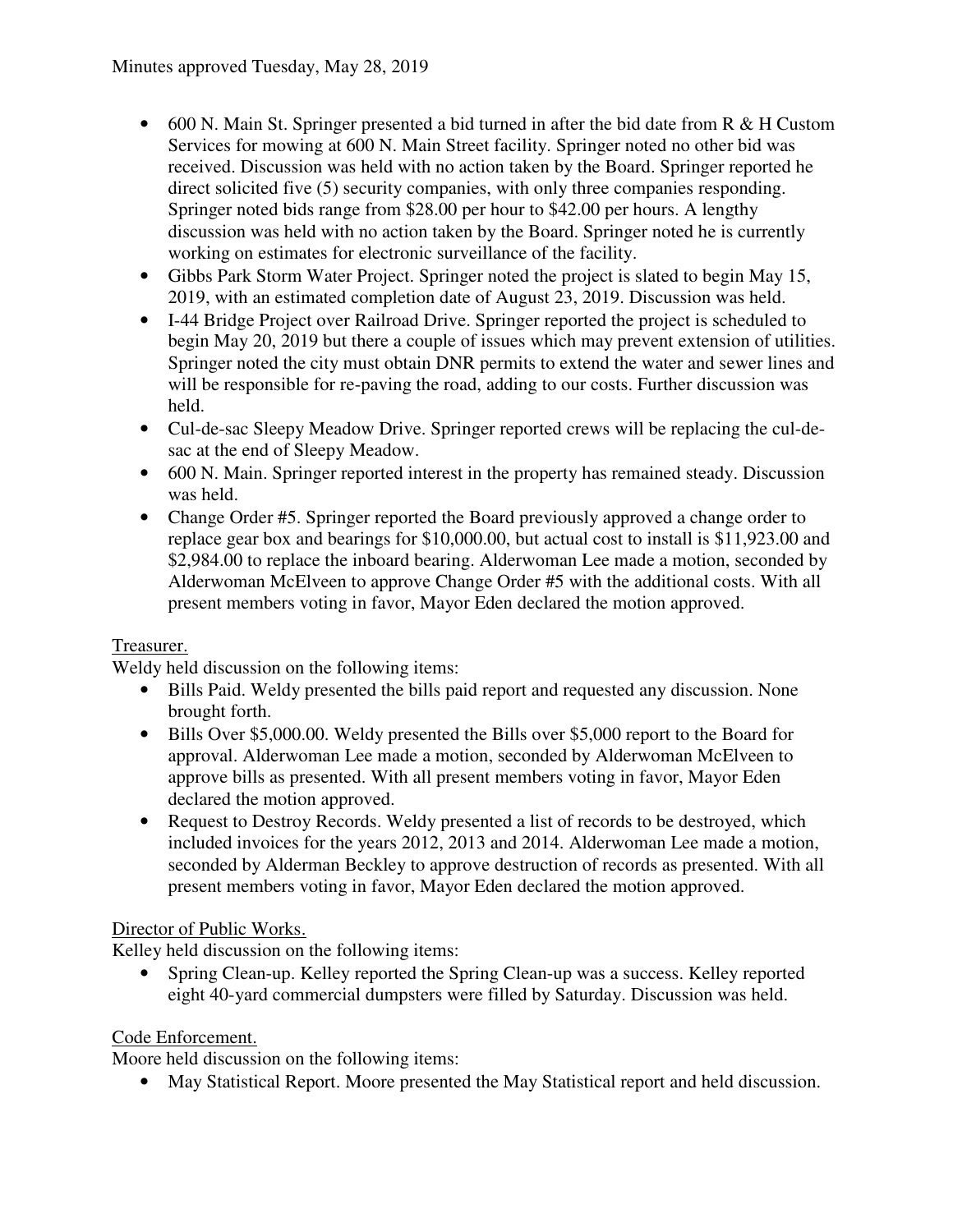• Planning and Zoning Report. Moore reported the Planning and Zoning Commission held discussion on zoning districts for medical marijuana. Moore noted concern for locations near schools, daycares, churches and parks are being considered.

## Police.

Lacey held discussion on the following items:

- April Statistic Report. Lacey presented the April Statistic report and requested any discussion. None brought forth.
- Request to Officers. Lacey requested the Board hire Chad Garoutte and Stephen Nelson to fill two vacancies in the Police Department. Lacey noted due to Mr. Garoutte's experience as a fourteen year veteran in the police field, Lacey requested his starting pay at \$18.00 with Mr. Nelson at normal starting pay. Discussion was held. Alderman Phillips made a motion, seconded by Alderwoman Martin to hire Stephen Nelson and Chad Garoutte to fill vacancies as requested. With all present members voting in favor, Mayor Eden declared the motion approved.
- Employee Probation. Lacey recommended the Board move John Sappington to full-time status. Discussion was held. Alderman Phillips made a motion, seconded by Alderman Fairchild to accept recommendation and move Officer Sappington to full-time employment status. With all present members voting in favor, Mayor Eden declared the motion approved.
- Click-it or Ticket. Lacey reported the department will be participating in a Click-it or Ticket campaign which will be in effect Memorial weekend. Discussion was held.
- Additional Items of Discussion. Alderman Fairchild questioned the stolen property statistics compared to last year. Discussion was held.

## Old Business.

Mayor Eden requested any old business to be brought to the floor for discussion. None brought forth.

## New Business.

Mayor Eden requested any new business to be brought to the floor for discussion. Alderwoman Lee reported she has received a complaint from a constituent in her ward regarding a storm water issue at the intersection of Sloan Avenue and Market Street. Discussion was held.

## Closed Session.

Alderman Phillips made a motion, seconded by Alderwoman Martin to close a portion of the meeting pursuant to RSMo, Section 610.021(2) leasing, purchasing or sale of real estate and RSMo, Section 610.021(3) hiring, firing disciplining or promoting and employee. The following roll call vote was recorded:

AYES: Beckley, McElveen, Haymes, Phillips, Thrasher, Fairchild, Martin, Lee NOES: None ABSTAIN: None ABSENT: None

With all present members voting, Mayor Eden declared the motion approved. Meeting adjourned to Closed Session at 8:08 p.m.